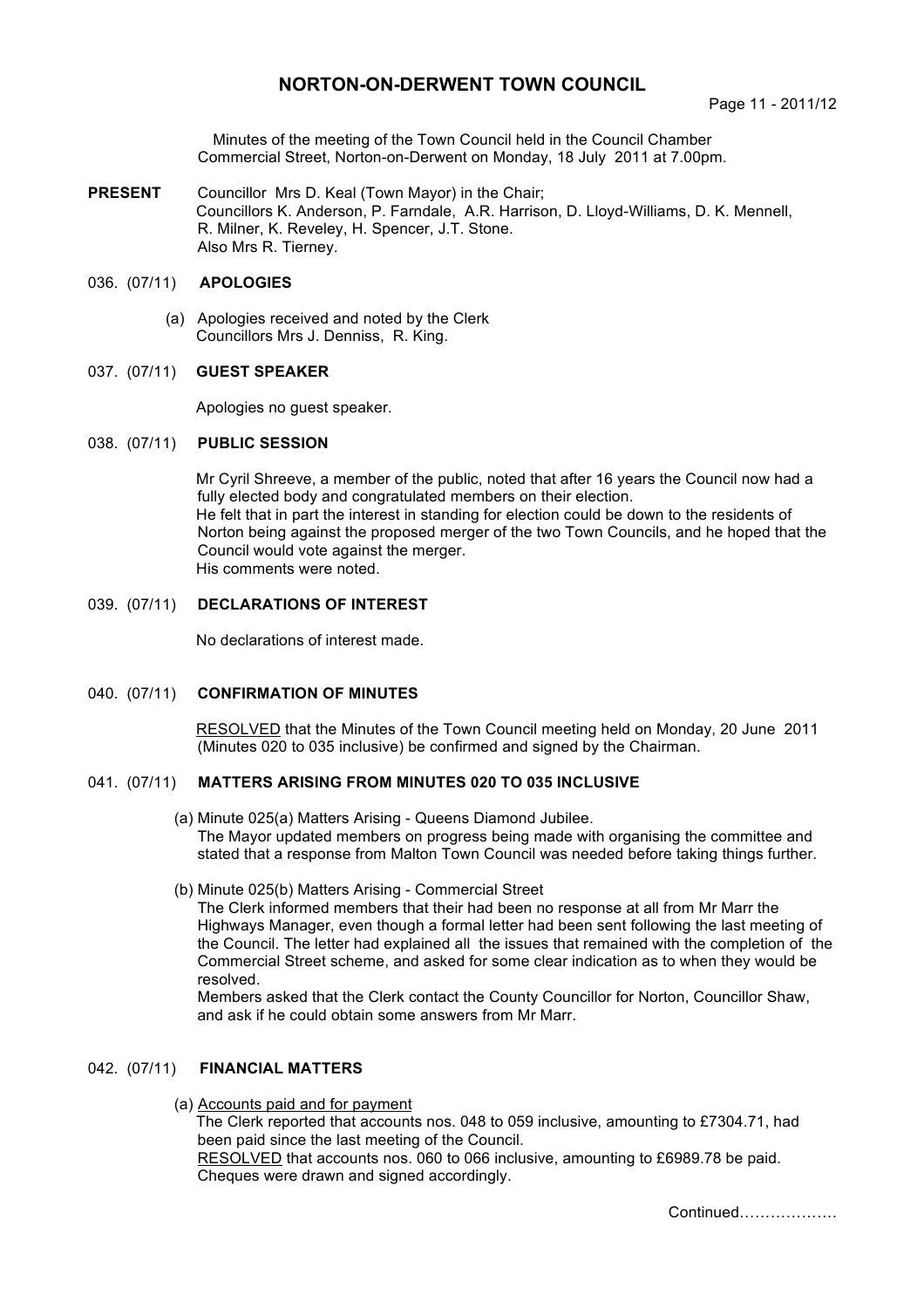# 042. (07/11) **FINANCIAL MATTERS** (continued)

- (b) Financial report The Clerk's financial report for the period 01.06.11 to 30.06.11 was received.
- (c) Budgetary monitoring The Clerk's report for the period ending 30 June 2011 was received.

#### 043. (07/11) **PLANNING MATTERS**

- (a) Planning applications referred to the Town Council by Ryedale District Council, and North Yorkshire County Council for comment and/or recommendation were dealt with as follows: -
- NY/11/0252/FUL Construction of an outdoor shelter on land at Norton Community Primary School. Grove Street, Norton For Norton Community Primary School RESOLVED Recommend Approval.

11/00633/FUL Erection of single storey extension to rear. 19 Field View, Norton. For Mr N. Johnson. RESOLVED Recommend Approval.

(b) Planning decisions notified by Ryedale District Council:

### Approved

| 11/00376/FUL   | Change of use of land to site hand car wash.<br>5 Church Street. Norton. |
|----------------|--------------------------------------------------------------------------|
| Refused        |                                                                          |
| 11/00425/HOUSE | Erection of two-storey extension to rear.<br>132 Welham Road, Norton.    |

Appeal Decision - Dismissed

10/01165/ADV 1no. Externally illuminated post mounted double sided logo sign Lidl Foodstore, 4a Welham Road, Norton.

#### Appeal Decision - Allowed

11/00161/HOUSE First floor extension to form a bedroom and a front entrance porch. 25 The Chase, Norton

(c) To inform members of the intended demolition of structures at 5 Welham Road Norton

The Building Act 1984 Sections 80,81,82. Demolition of Former Clothing Factory, 5 Welham Road, Norton. In accordance with the above act a notice has been served under Section 81. Noted.

# 044. (07/11) **COMMUNITY GOVERNANCE REVIEW**

Amalgamation of Norton-on-Derwent and Malton Town Councils

- (a) Members received the results of the Consultation of Households in Malton and Norton on the proposed amalgamation of the Town Councils, carried out by Ryedale District Council. The results being;
	- Valid responses received Malton 642, Norton 945

| $\bullet$ | Overall percentage results - For Amalgamation |                             | 48.6% |
|-----------|-----------------------------------------------|-----------------------------|-------|
|           |                                               | <b>Against Amalgamation</b> | 51.4% |
| $\bullet$ | <b>Malton Households</b>                      | For Amalgamation            | 52.2% |
|           |                                               | Against Amalgamation 47.8%  |       |
| $\bullet$ | Norton Households                             | For Amalgamation            | 46.2% |
|           |                                               | Against Amalgamation 53.8%  |       |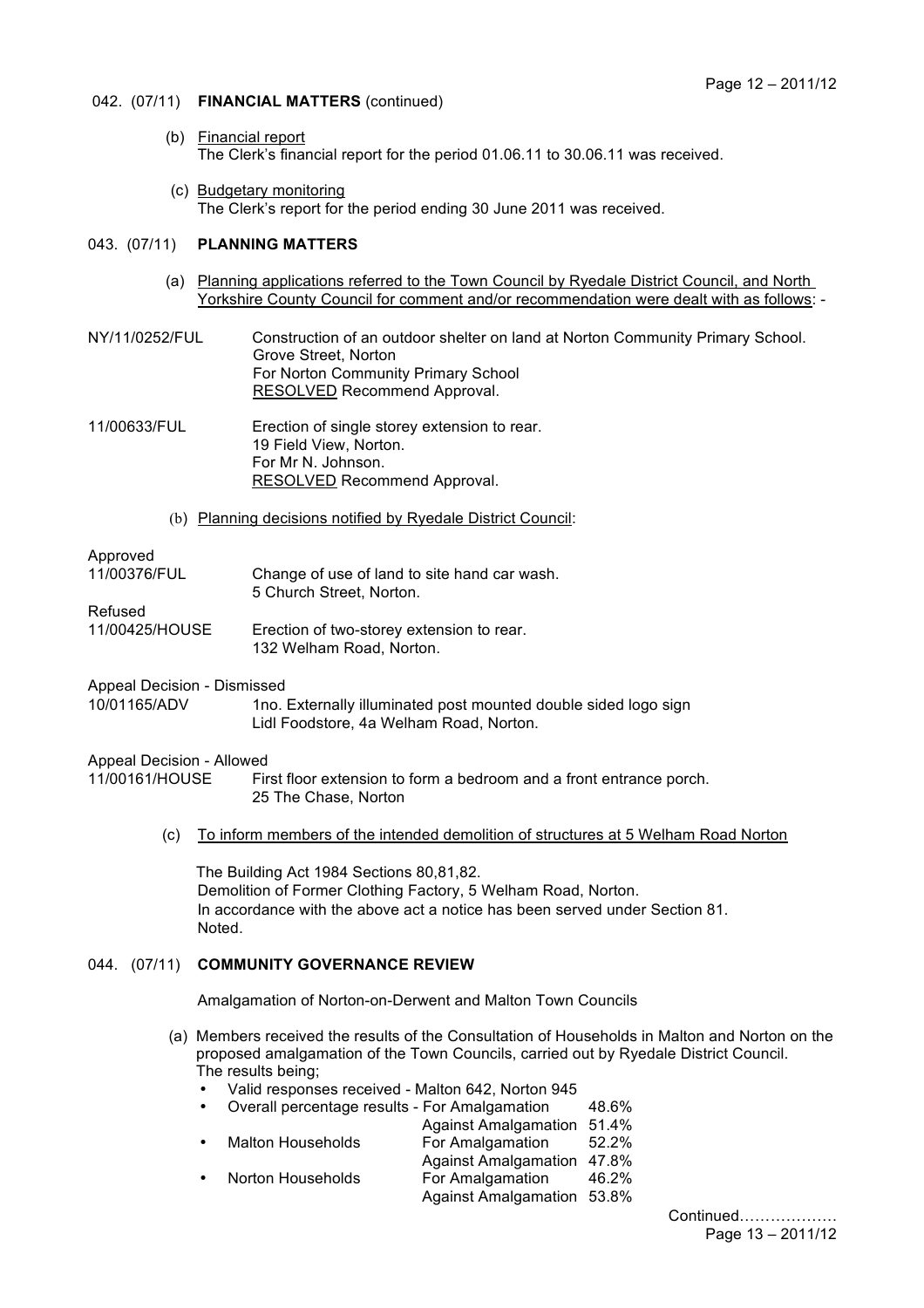## 044. (07/11) **COMMUNITY GOVERNANCE REVIEW** (continued)

Following receipt of the results members debated the means by which the consultation had been conducted and it was unanimously felt that the whole process had been flawed with only one vote per household allowed.

A proposal to hold a joint meeting with Malton Town Council, to investigate the means of holding a proper referendum of the towns with one vote per elector, was defeated.

 (b) Members were then asked to consider their response to the amalgamation given the results of the Consultation.

On debating the issue it was felt by some members that it was a backward step to remain with two councils, as there would be many benefits in joining together. Others felt that while the voting process had been flawed the result had to stand and that they would abide by the democratic decision of the voters.

A vote on the proposal to amalgamate the two Town Councils was then taken,

- For Amalgamation 2
- Against Amalgamation 7
- Abstention 1

RESOLVED that Norton on Derwent Town Council has resolved to abide by the democratic decision of the voters, and does not at this time seek to amalgamate as one Council with Malton.

# 045. (07/11) **NEIGHBOURHOOD PLAN FOR MALTON AND NORTON**

Members had each received a copy of the Analyses of Responses document, prepared by Kathryn Jukes of Directions Planning Consultancy, which was based on the community consultation.

The Mayor reported that both the Analyses of Responses document and the larger Summary of Responses document were now available to the public and that they had been made available to the planners at Ryedale District Council, who were in contact with Kathryn. It was also reported that due to a change of timetable by Ryedale District Council for their Core Strategy Consultation, which was now to go to their members on the 1st of September, there was insufficient time to complete the re-drafting of the plan.

As it was important that the results of the consultation were included to stand alongside the Core Strategy the Mayor requested that members sanction the group conducting the redrafting be allowed to meet with the Forward Planners at Ryedale, in order to formulate a report on the consultation which would be capable of fulfilling this function. Further work on the complete plan could then be undertaken as indicated by the Analyses of

Responses, when hopefully there would be funding available.

 Agreed by members that the group redrafting the Neighbourhood Plan be allowed to meet with the Forward Planners at Ryedale District Council in order to formulate a document based on the consultation results, to stand alongside the Core Strategy Consultation.

#### 046. (07/11) **TRAINING AND DEVELOPMENT**

The Clerk gave details of training events for Councillors being conducted by the Yorkshire Local Councils Associations.

Training events available were; What Councillors Need to Know,

In The Chair, and

The joint Regional Training Conference.

Members interested in attending the 'What Councillors Need to Know' event were, Councillors Anderson and Reveley. The Clerk to arrange the details following the meeting.

# 047. (07/11) **CORRESPONDENCE**

 (a) Ryedale Safer Neighbourhoods Team - Monthly Crime Statistics for the month of June 2011, for Malton and Norton. For information. Noted.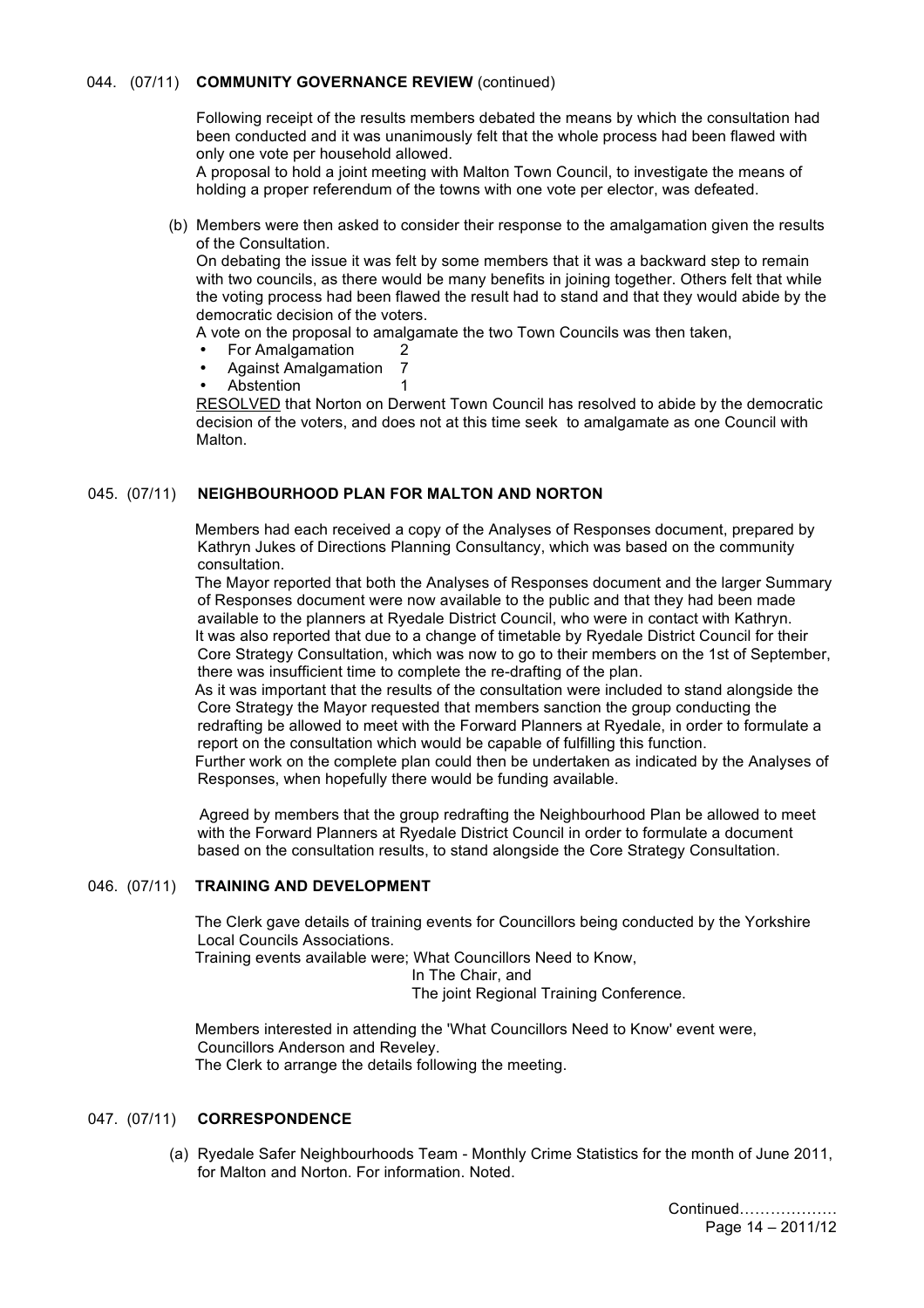### 047. (07/11) **CORRESPONDENCE** (continued)

 (b) Ryedale Cameras in Action - Agenda and Minutes of previous meeting. Meeting to be held on Wednesday 20 July 2011 at 6.00pm at Ryedale House. Copy available in the office. For information. Noted.

- (c) Malton, Norton & District Road Safety Committee Agenda and Minutes of previous meeting. Meeting to be held on Wednesday 20 July 2011 at 7.15pm at Norton Town Council Chamber. Copy available in the office. For information. Noted.
- (d) Playing Fields Association Notice of Annual General Meeting to be held on Saturday 23 July 2011 at 10.30am at Bilbrough Village Hall. Copy of Agenda and Annual Report available in the office. For information. Noted.
- (e) Yorkshire Local Councils Associations Notice of Joint Annual Meeting to be held on Saturday 23 July 2011 at 2.00pm at Poppleton Community Centre. Copy of Agenda and Annual Review available in the office. For information. Noted.
- (f) Yorkshire Local Councils Associations Newsletter White Rose Update. For information. Noted.

# 048. (07/11) **CLERK'S REPORT**

(a) New Homes Bonus Scheme

Implications for town and parish councils.

The Clerk Reported that this new government scheme to encourage house building and help bring empty properties back into occupation by paying to local authorities an amount equal to the national average council tax band for each new home was now up and running. The first payment from the scheme had already been received by Ryedale District Council. Town and parish councils had not been included specifically in this scheme as the government expected local authorities to work closely with town and parish councils With this in mind and as Ryedale were still in the process of developing a policy with regard to this payment scheme, it was felt that members may wish to make a submission for a percentage of the payment to be made to the Town Council.

Submissions to Ryedale District Council should be made before the end of August 2011. A report by Paul Creswell of Ryedale District Council would be going to the Policy and Resources Committee on the 29 September 2011.

If members were minded to make a submission a full report would be put before the Council at the next meeting on the 15 of August 2011. Agreed that the Clerk prepare a full report for the next meeting of the Council.

(b) Town Guide 2011/12

Members each received a copy of the new Towns Guide for 2011/12 which would be distributed to every household in the Spring of 2012 along with the Annual Report. Noted.

(c) Development to the rear of Howe Road

Members were asked to consider 1no. appropriate street name for the new development of five number properties being constructed on what was the old garage site to the rear of Howe Road.

Request had been received from Ryedale District Council. RESOLVED to recommend the name 'Howe Court'

 (d) Temporary Road Closures - Roman Festival Parades Members received a plan showing the temporary road closures, which were to be put in place for sufficient duration at each location to allow the parade to pass or cross on Saturday 23 July 2011 and Sunday 24 July 2011.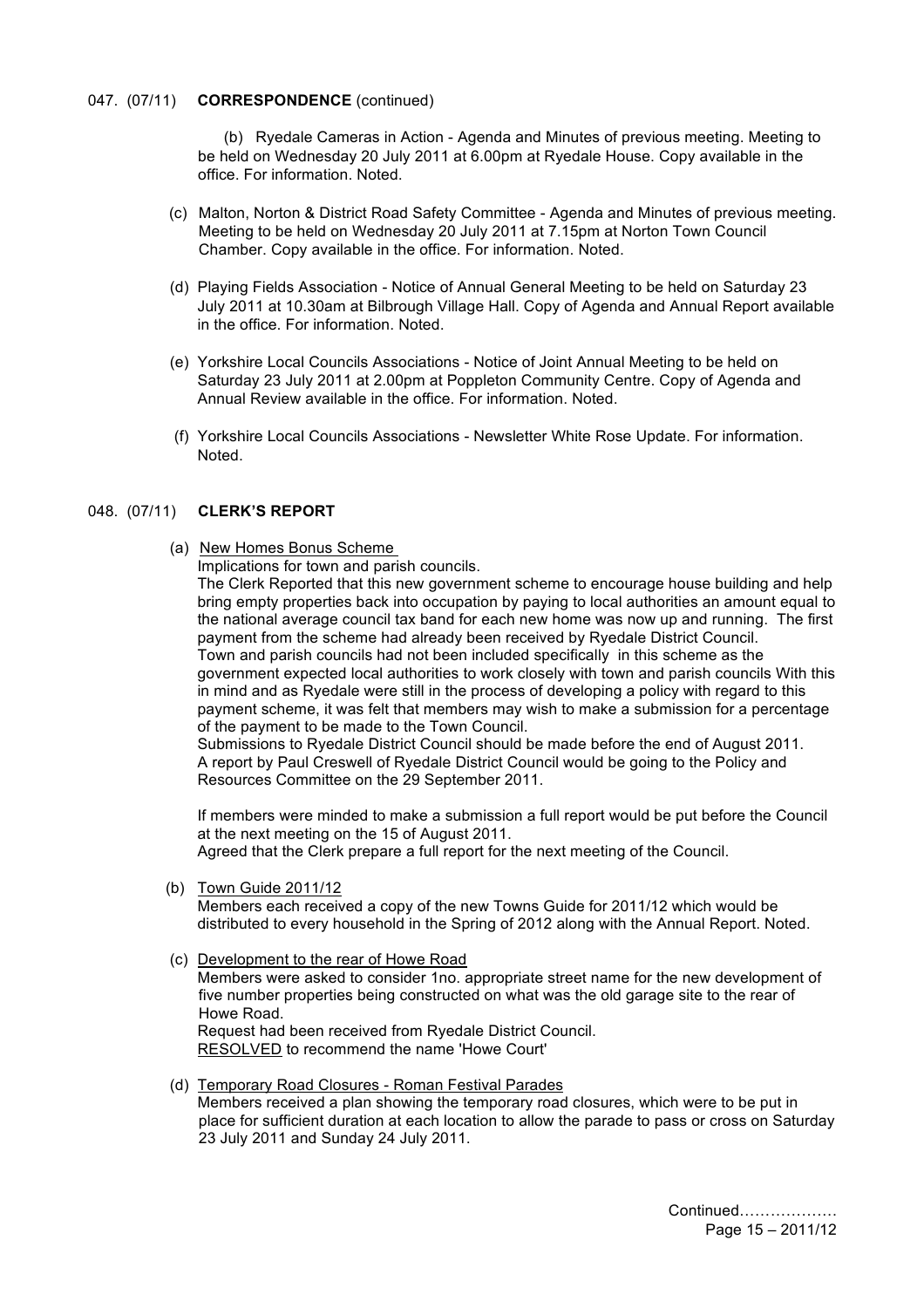#### 048. (07/11) **CLERK'S REPORT** (continued)

#### (e) Malton Museum - Fifty Favourite Finds

A new exhibition of fifty favourite objects from among the collections, chosen by people who know and love the museum was to go on display in the upper gallery in mid October. In view of the support given to the museum by the Council over the years, members were asked if they would like to make a particular choice of an item to be one of the fifty. Agreed that members make a visit to the Museum during the next few weeks, so that at the August meeting a choice of an item could be made.

# (f) Grants to Voluntary Organisations

The Clerk reported that Grants would be considered at the August meeting of the Council, and that it was expected that audited accounts accompanied any application. Noted.

#### (g) Ryedale Five Towns Meeting

The Clerk reported that the date for the next meeting of the five Towns was to be Tuesday 8 September 2011at 7.00pm, and that Norton would be hosting in the Council Chamber. Noted.

#### 049. (07/11) **TOWN MAYOR/CHAIRMANS REPORT**

The Mayor reported on her attendance at:

- The Collation Service at St Peter's Church for the Reverend Rachel Hurst the new Vicar of St Peters. The start of the 160 mile cycle
	- race from Norton College, in aid of Ryedale Special Families.

#### 050. (07/11) **REPORTS OF REPRESENTATIVES ON OTHER ORGANISATIONS**

Councillor Spencer reported on his attendance at:

- St Mary's Primary School, following his appointment as a School Governor. Service at St Michael's Church for the visit of the Arch Bishop of York. The meeting of the Castle
	- Gardens Committee.

## 051. (07/11) **MEMBERS' QUESTIONS**

- (a) Councillors Harrison reported that the trees planted on Beverley Road next to the new development Briarwood Court, appeared to be either dead or dying. The Clerk agreed to look into the matter.
- (b) Councillor Milner asked if the residents of the cottages in Church Street who had hedges overhanging the footpath could be asked to prune them back, as it was becoming dangerous with the footpath being so narrow. The Clerk agreed to contact the residents involved.
- (c) Councillor Farndale asked what progress was being made with the awards for service to the town. The Clerk to make enquiries.